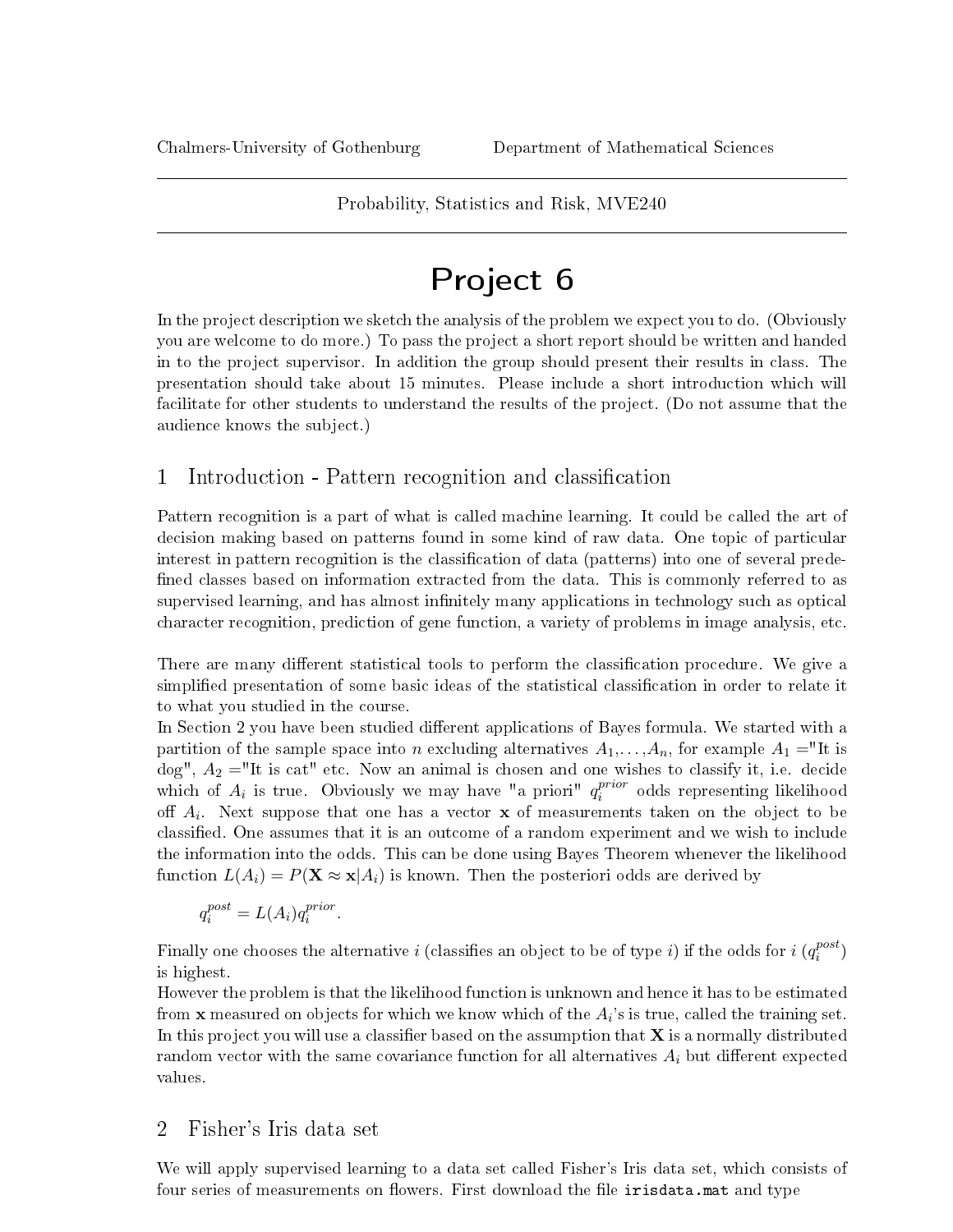>> load irisdata.mat

The matrix features consists of four columns, corresponding to Fisher's measurement of 1) sepal length, 2) sepal width, 3) petal length, and 4) petal width, respectively, four features of Iris flowers that can be used to discriminate between species. The vector class represents the species of the flowers: 1) setosa, 2) versicolor, and 3) virginica. Thus we have feature vectors in  $\mathbb{R}^4$  of known class membership (species).

#### 3 Classification

The objective is now to construct an algorithm that takes feature vectors of known class membership as input, and using that, classifies data of unknown class membership into one of the three classes 1,2, or 3. In plain English this means, based on (some combination of) sepal length, sepal width, petal length, and petal width, we let the algorithm decide whether these measurements are (in some sense) most likely from a setosa, a versicolor or a virginica flower. Of course, the classification should be in as much accordance as possible to actual class labels (which we have access to, but not the algorithm).

#### 4 Explore the data

Type the following lines:

```
>> figure(1), hold on
>> plot(features(class==1,3),features(class==1,2),'rx')
>> plot(features(class==2,3),features(class==2,2),'gx')
>> plot(features(class==3,3),features(class==3,2),'bx')
>> xlabel('Petal length');
>> ylabel('Sepal width');
>> legend('Setosa','Versicolor','Virginica')
```
You now see a scatter plot illustrating graphically the relation between the features petal length and sepal width. You are encouraged to look at more combinations of two features in this way by changing the columns of the matrix features that you plot.

Can you sense any classification rule already? Perhaps just draw straight lines in the scatter plot and classifying new feature vectors depending on which side of the lines they occur?

## 5 A classification rule

As you have now seen in the data, there appear to be some clustering in the data, i.e. feature vectors belonging to the same class (species) are closely grouped together. This can be used to design a classification rule. Even though it seems not entirely true we assume that the feature vectors corresponding to flowers in class  $i, i \in \{1, 2, 3\}$ , follows a (multivariate) normal distribution with probability density  $f_i(\mathbf{x})$ ,

$$
f_i(\mathbf{x}) = \frac{1}{(2\pi)^{n/2} |\Sigma_i|^{1/2}} \exp\left(-\frac{1}{2}(\mathbf{x} - \mu_i)^T \Sigma_i^{-1}(\mathbf{x} - \mu_i)\right),\tag{1}
$$

where  $\mu_i$  is the mean vector for class i and  $\Sigma_i$  is the covariance matrix for class i. For simplicity we will assume that all classes have the same covariance matrix, and will estimate that by the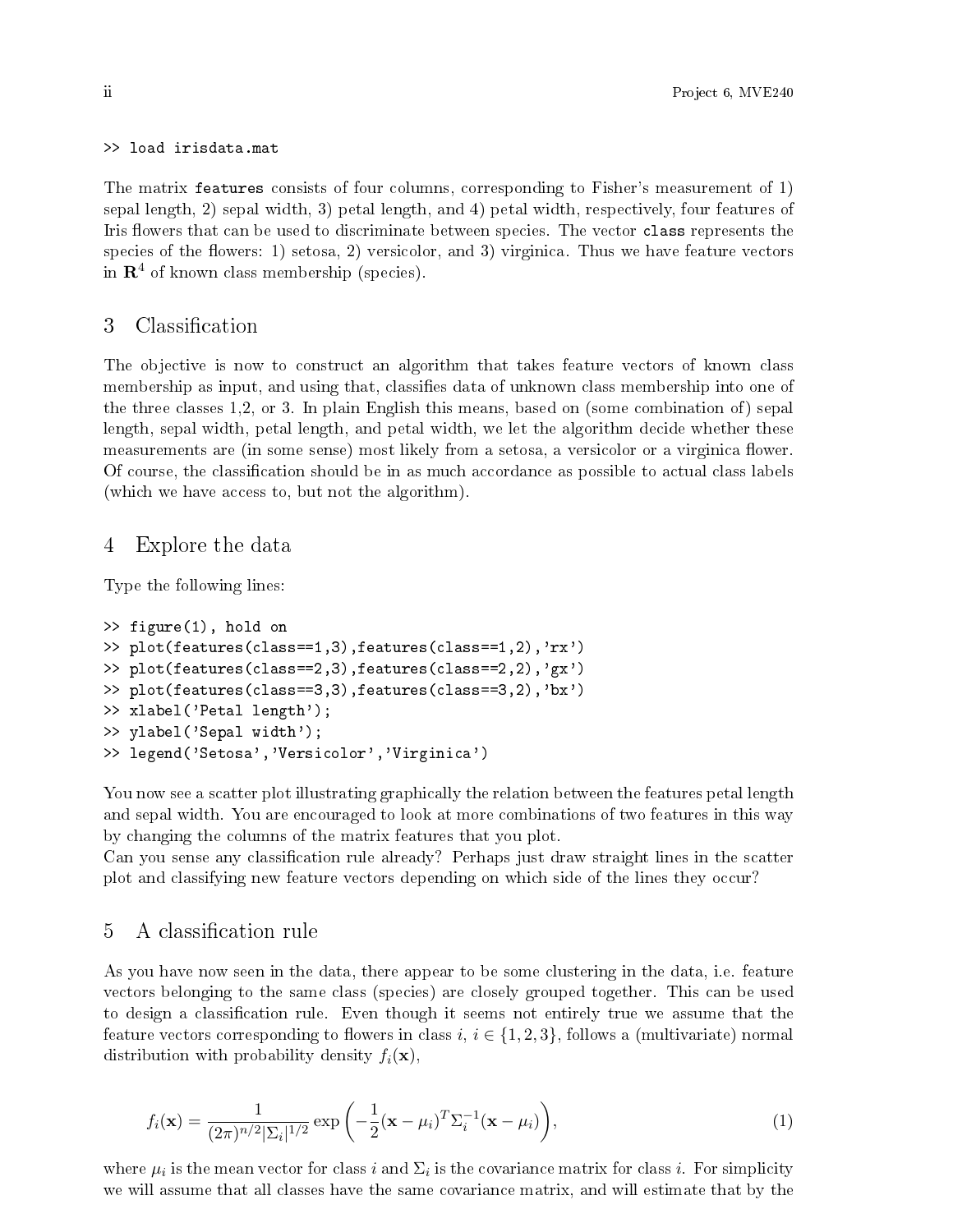pooled covariance. Then, in a maximum likelihood fashion, we assign a given feature vector  $\mathbf x$ to the class i which maximizes  $f_i(\mathbf{x})$  over all i. For example, if  $f_1(\mathbf{x}) > f_2(\mathbf{x})$ , it is in a sense more probable that  $x$  belongs to class 1 than class 2. The same principle holds for any number of classes.

# 6 Training data and validation data

Any supervised classifier needs data of known class membership for training, i.e. it needs to learn the relation between a data pattern and a particular class. This is known as training data. To know how well a classifier performs on previously unseen data, we need to feed it with validation data, and compare the alleged class (the response) with the actual class membership that we know, but not the classifier. Type the following lines of code:

```
>> randindex = randperm(length(class));
\Rightarrow index1 = randindex(1:75);
>> index2= randindex(76:150);
>> features_training = features(index1,:);
>> features_validation = features(index2,:);
>> class_training = class(index1);
>> class_validation = class(index2);
```
Now we have, in a randomized fashion, divided the data into two equal parts, on for training and one for validation. Convince yourself that this is the case, and why randperm does the job.

## 7 Classify the data

Now, we are about to actually use the classifier described above. It is implemented in Matlab in the function classify, so there is no need for any advanced coding. Type

```
>> help classify
```
and read at least the first and second paragraph to learn more. Now we want to try out the performance of the classifier using all four features. Type

```
>> allegedclass = classify(features_validation,...
            features_training,class_training,'linear');
>> sum(allegedclass==class_validation)/length(allegedclass)
```
What result does the last line yield? What does this mean? Is it a good result? Now, replace both the matrices above with their second to fourth columns, leaving out the first column in both. What does this mean? What is the result now? What does this say about the importance of using sepal length as a feature? Now try different subsets of the original four features. Are the results what you expected? Now, type

```
>> allegedclass = classify(2*features_validation,...
            2*features_training,class_training,'linear');
>> sum(allegedclass==class_validation)/length(allegedclass)
```
What does this mean? Is there any change as compared to before? Why/why not? Now, type